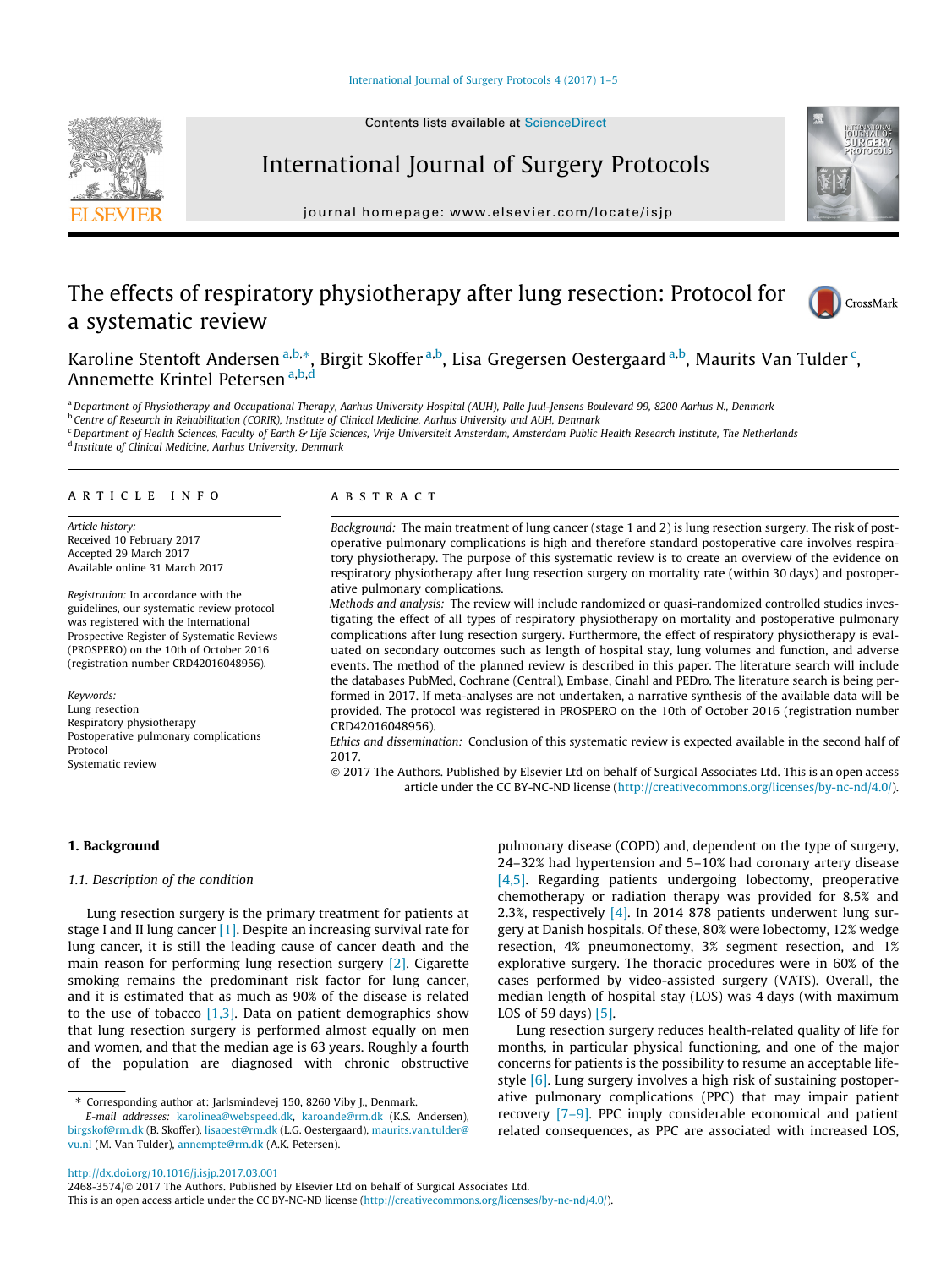intensive care unit admission, and increased mortality [\[10\]](#page-4-0). The incidence rate of PPC differs from 14.5%–37%. The difference in rate of incidence is primarily caused by variation in definition criteria of PPC [\[7,8,10\].](#page-4-0) Additionally, factors such as extended resection, type of lung resection, preoperative chemotherapy and comorbidity (e.g. COPD, peripheral vascular disease, and coronary artery dis-ease) are associated with increased risk of PPC [\[11\].](#page-4-0) PPC include, i.a., significant hypoxia and atelectasis, pneumonia, exacerbation of COPD, various types of upper airway obstruction, pulmonary edema, and tracheal re-intubation [\[10,12\]](#page-4-0). Physiologically, pulmonary complications can lead to reduced lung volumes and sub-sequent low oxygenation [\[13\]](#page-4-0). Retained pulmonary secretion and physically compression of lung tissue during surgery are often the cause of atelectasis [\[14\].](#page-4-0) Furthermore, the risk of developing pneumonia, which may cause purulent secretion and hypoxia, is higher in patients undergoing lung resection surgery because the normal defense mechanism of the lungs is compromised [\[10,14\].](#page-4-0) This is due to a higher occurrence of atelectasis, pain-related depression of the cough mechanism, and direct passage for microorganisms to lower airways through the endotracheal tube  $[14]$ . The incidence of postoperative pneumonia varies depending on risk factors ranging from 1.5% to as high as 15.3% [\[10\]](#page-4-0). When considering the source of infection and preventive strategies it is important to distinguish between community-acquired pneumonia and hospital-acquired ( $\geq$ 48 h post-hospital admission) or ventilator-acquired pneumonia (>48–72 h post-intubation) [\[10\].](#page-4-0) The distinction between the types of pneumonia is likewise relevant to take into account when deciding the optimal time of outcome measurement when examining the effect of preventive strategies [\[10\]](#page-4-0).

#### 1.2. Description of the intervention

Respiratory physiotherapy is an important adjuvant in fasttrack regimen following lung resection surgery because respiratory care, as well as pain control and supplemental oxygen requirement, are factors that reduce PPC, limit LOS, and improve patient outcomes [\[9,15,16\]](#page-4-0). The central aim for respiratory physiotherapy is to optimize ventilation and clear airway secretions in order to improve gas exchange and make breathing easier. Respiratory physiotherapy covers many different treatment techniques and the utilization of these techniques varies to a great extent [\[17,18\].](#page-4-0) Ambulation and frequent position change (position change in bed and sitting out of bed) are central parts of postoperative recovery programs and are both considered an interdisciplinary teamwork responsibility and an important aspect of respiratory physiotherapy [\[15,17\]](#page-4-0). Respiratory physiotherapy also comprises techniques that promote increasing lung volumes such as deep breathing exercises with or without devices (e.g. incentive spirometry), positive expiratory pressure breathing (PEP), intermittent positive pressure breathing, or continuous positive airway pres-sure breathing (CPAP) [\[19,20\].](#page-4-0) Other techniques focus on airway clearance; postural drainage, percussion, vibration and shaking, active circle of breathing techniques including forced expiration, high-frequency chest wall oscillation, intrapulmonary percussive ventilation, huffing, and coughing [\[21\]](#page-4-0). Furthermore, some physiotherapists use different exercises for the upper extremities, softtissue release techniques to lengthen individual tight muscles, or osteopathic manipulative treatments to enhance thorax mobility (e.g. bilateral rib rising, myofascial release of diaphragm or restrictive connective tissue) [\[22\]](#page-4-0).

#### 1.3. How the intervention might work

Ambulation, position change and breathing techniques may improve respiratory function postoperatively by increasing functional residual capacity (FRC) and ventilation, and by minimizing closing volumes [\[20\].](#page-4-0) The change in breathing pattern caused by positive expiratory pressure has been shown to decrease expiratory flow and increase expiratory time which leads to a smaller exhaled volume and an increase in FRC [\[20\]](#page-4-0). Also, the increased positive pressure during breathing is believed to reinflate collapsed alveoli by allowing air to be redistributed through collateral channels, allowing pressure to build up distal to the obstruction, and by promoting the movement of pulmonary secretions towards larger airways [\[21\].](#page-4-0) Some airway clearance techniques include different types of vibration which is believed to decrease collapsibility of the airways and to promote loosening pulmonary secretions [\[21\].](#page-4-0) Exercises for the upper extremities and thorax mobility techniques are believed to enable a more freely chest wall excursion necessary for a normal breathing pattern and thereby improving oxygenation [\[22\]](#page-4-0).

To our knowledge, the only review investigating the effect of respiratory physiotherapy on PPC and mortality after lung resection so far was conducted by Varela et al. (2011), The authors conclusion was unclear due to a lack of well designed clinical trials [\[23\]](#page-4-0). The review, however, did not include descriptions of a systematic method and search strategy, why it is uncertain if all relevant literature was identified. Furthermore, new studies on the subject may have been published since then. A systematic review from 2014 concluded that CPAP initiated during the postoperative period following major abdominal surgery might reduce postoperative atelectasis, pneumonia and re-intubation but its effect on mortality, hypoxia and invasive ventilation were uncertain [\[12\].](#page-4-0) Another systematic review from 2010 investigating the effect of PEP after abdominal and thoracic surgery showed uncertain effect of the treatment  $[24]$ . These systematic reviews also included patients undergoing abdominal and cardiac surgery, respectively, which could influence the outcome of respiratory physiotherapy on PPC and mortality. Overall, we find it relevant to conduct a systematic review concerning only patients undergoing lung surgery.

#### 1.4. Why is it important to do this review?

Lung surgery is frequently associated with PPC and hence, substantial resources are spent on respiratory physiotherapy in order to prevent PPC and thereby reduce mortality and enhance health-related quality of life by facilitating patient recovery [\[9\].](#page-4-0) Accordingly, it is relevant to compose a better overview of the literature investigating the effect of respiratory physiotherapy specifically following lung surgery in order to evaluate whether we should continue using respiratory physiotherapy for this group of patients [\[17\]](#page-4-0). If possible, we will evaluate different types of respiratory physiotherapy and the effect on different risk groups of PPC.

## 2. Objectives

The objective is to investigate the effects of respiratory physiotherapy after lung resection surgery on mortality rate (within 30 days) and postoperative pulmonary complications.

## 3. Methods

PRISMA guidelines will be followed in this review [\[25\].](#page-4-0)

#### 3.1. Criteria for considering studies for this review

#### 3.1.1. Types of studies

The review will include randomised and quasi-randomised controlled trials only.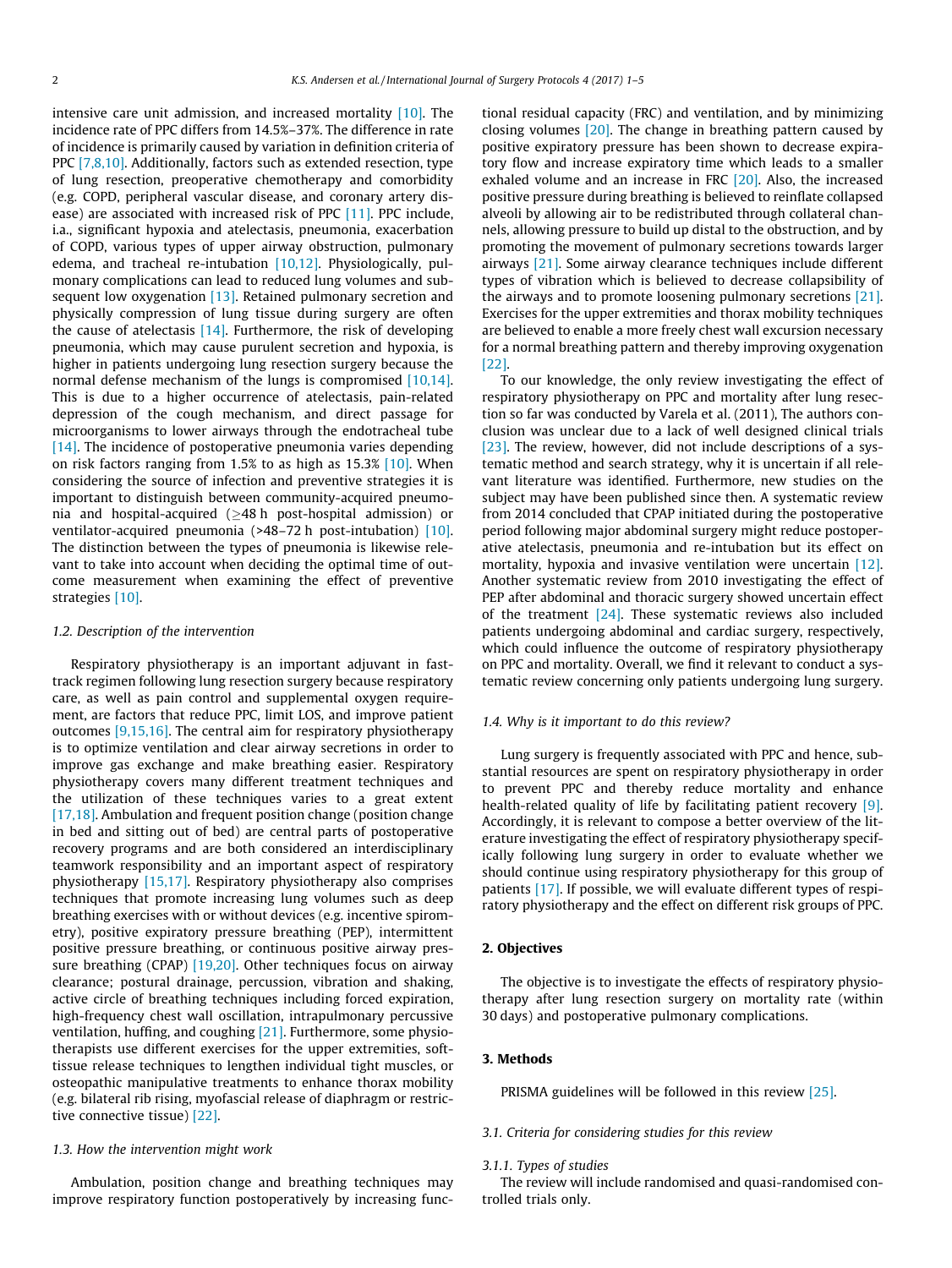| Table |  |  |
|-------|--|--|
|       |  |  |

|           | <b>AND</b>                                                                                                                                                                                                                                                                                                                                                                                    |                                                                                                                                                                                                                                                                                                                                                                                                                                                                                                                                                                                                                                                                                                                                                                                                                                                                                                                            |                                                                                                                                                                                                                                                                             |  |  |  |
|-----------|-----------------------------------------------------------------------------------------------------------------------------------------------------------------------------------------------------------------------------------------------------------------------------------------------------------------------------------------------------------------------------------------------|----------------------------------------------------------------------------------------------------------------------------------------------------------------------------------------------------------------------------------------------------------------------------------------------------------------------------------------------------------------------------------------------------------------------------------------------------------------------------------------------------------------------------------------------------------------------------------------------------------------------------------------------------------------------------------------------------------------------------------------------------------------------------------------------------------------------------------------------------------------------------------------------------------------------------|-----------------------------------------------------------------------------------------------------------------------------------------------------------------------------------------------------------------------------------------------------------------------------|--|--|--|
|           | Population                                                                                                                                                                                                                                                                                                                                                                                    | Intervention                                                                                                                                                                                                                                                                                                                                                                                                                                                                                                                                                                                                                                                                                                                                                                                                                                                                                                               | Study design                                                                                                                                                                                                                                                                |  |  |  |
| <b>OR</b> | Pulmonary surgical procedure [mh] [tiab] (p)<br>Thoracotomy $[tiab]$ (p)<br>Thoracic surgery [mh] [tiab] (p)<br>Video-assisted thoracic surgery [mh] [tiab] (p)<br>Video-assisted thoracoscopic surgery [tiab] (p)<br>Lung surgery $[tiab]$ (p)<br>Lung resectional surgery [tiab] (p)<br>Lung resection $[tiab]$ (p)<br>Lung volume reduction surgery $[tiab]$ $(p)$<br>Lobectomy [tiab] (p) | Respiratory physiotherapy [tiab]<br>Respiratory physical therapy [tiab]<br>Chest physiotherapy [tiab]<br>Chest physical therapy [tiab]<br>Lung physiotherapy [tiab]<br>Lung physical therapy [tiab]<br>Continuous positive airway pressure [mh] [tiab]<br>Noninvasive ventilation [mh] [tiab]<br>Bilevel positive airway pressure [tiab]<br>Biphasic positive airway pressure [tiab]<br>Positive expiratory pressure [tiab]<br>Intermittent positive pressure breathing [mh] [tiab]<br>Inspiratory muscle training [tiab]<br>Airway clearance technique [tiab] (p)<br>Breathing exercises [mh] [tiab] (p)<br>Incentive spirometry [tiab]<br>Sustained maximal inspiration [tiab]<br>Postural drainage [tiab]<br>Autogenic drainage [tiab]<br>Bronchial drainage [tiab]<br>Bronchial hygiene [tiab]<br>ELTGOL [tiab]<br>Forced expiratory technique [tiab] (p)<br>Early ambulation [mh] [tiab]<br>Early mobilization [tiab] | Randomized controlled trial [pt]<br>Controlled clinical trial [pt]<br>Randomized [tiab]<br>Randomised [tiab]<br>Placebo [tiab]<br>Randomly [tiab]<br>Trial [tiab]<br>Groups [tiab]<br>Control group [tiab]<br><b>NOT</b><br>Animals [mh] not (humans [mh] and animals [mh]) |  |  |  |

AND, OR, NOT = boolean operators.

[mh] = MeSH term.

[sh] = MeSH subheading.

[tiab] = titel and abstract.

[pt] = publication type.

(p) = term searched both in single and plural.

Reference: Cochrane Highly Sensitive Search Strategy for identifying randomised trials. Available from: Lefebvre C, Manheimer E, Glanville J. Chapter 6: Searching for studies. Chochrane Handbook for Systematic Reviews of Interventions. Higgins, HPT; Green, S ed. Chichester (UK): John Wiley & Sons; 2008. p. 96–149.

#### 3.1.2. Types of participants

The review will include all adults (18 years of age and older) who receive respiratory physiotherapy after lung resection surgery by open thoracotomy or VATS. Patients who received heart or esophagus surgery or lung transplantation will be excluded. Studies addressing all thoracic surgeries will be included if data provided for lung resection are reported separately.

#### 3.1.3. Types of intervention

The intervention is any type of respiratory physiotherapy that is applied in the postoperative period, for example deep breathing exercises with or without devices (e.g. incentive spirometry), positive expiratory pressure breathing (PEP), intermittent positive pressure breathing, continuous positive airway pressure breathing (CPAP), postural drainage, percussion, vibration and shaking, active circle of breathing techniques including forced expiration, highfrequency chest wall oscillation, intrapulmonary percussive ventilation, huffing, coughing, and exercises for the upper extremities.

The comparison may be standard care (defined by the individual studies), sham treatment, or no treatment.

## 3.1.4. Types of outcome measures

Primary outcomes

- 1. Mortality (within 30 days)
- 2. Postoperative pulmonary complications (as defined in the individual studies)
- Secondary outcomes
- 1. Length of stay in hospital (days)
- 2. Lung volumes and function (FVC,  $FEV<sup>1</sup>$ )
- 3. Adverse events (any undesired outcome due to the intervention)

Pulmonary secretion is not included as an outcome measure, because it can be interpreted as both a positive (successfully airway clearance) and a negative outcome (severe infection with increased pulmonary secretion). Furthermore, it is very difficult to measure the amount of pulmonary secretion [\[21\]](#page-4-0).

#### 3.2. Search methods for identification of studies

#### 3.2.1. Bibliografic databases

The search for literature will include Cochrane Central Register of Trials (CENTRAL), PubMed, EMBASE, Cinahl and the Physiotherapy Evidence Database (PEDro). No language or date limits will be used.

We will search trial registers (ClinicalTrials.gov and ISRCTN registry) for ongoing and completed but unpublished randomised controlled trials.

The following search strategy (Table 1) will be used to search PubMed and is reviewed by a health information specialist. This search strategy includes a search strategy for randomized controlled trials constructed and validated by Cochrane [\[26\]](#page-4-0). The search strategy will be adapted to search in the above mentioned databases.

#### 3.2.2. Searching other resources

We will consult the reference lists of relevant articles found by searches for additional studies as described in Section 3.2.1.

#### 3.3. Data collection and analysis

#### 3.3.1. Selection of studies

The first selection of studies will be performed by three review authors (KSA, BS and AKP) based on titles and abstracts. Studies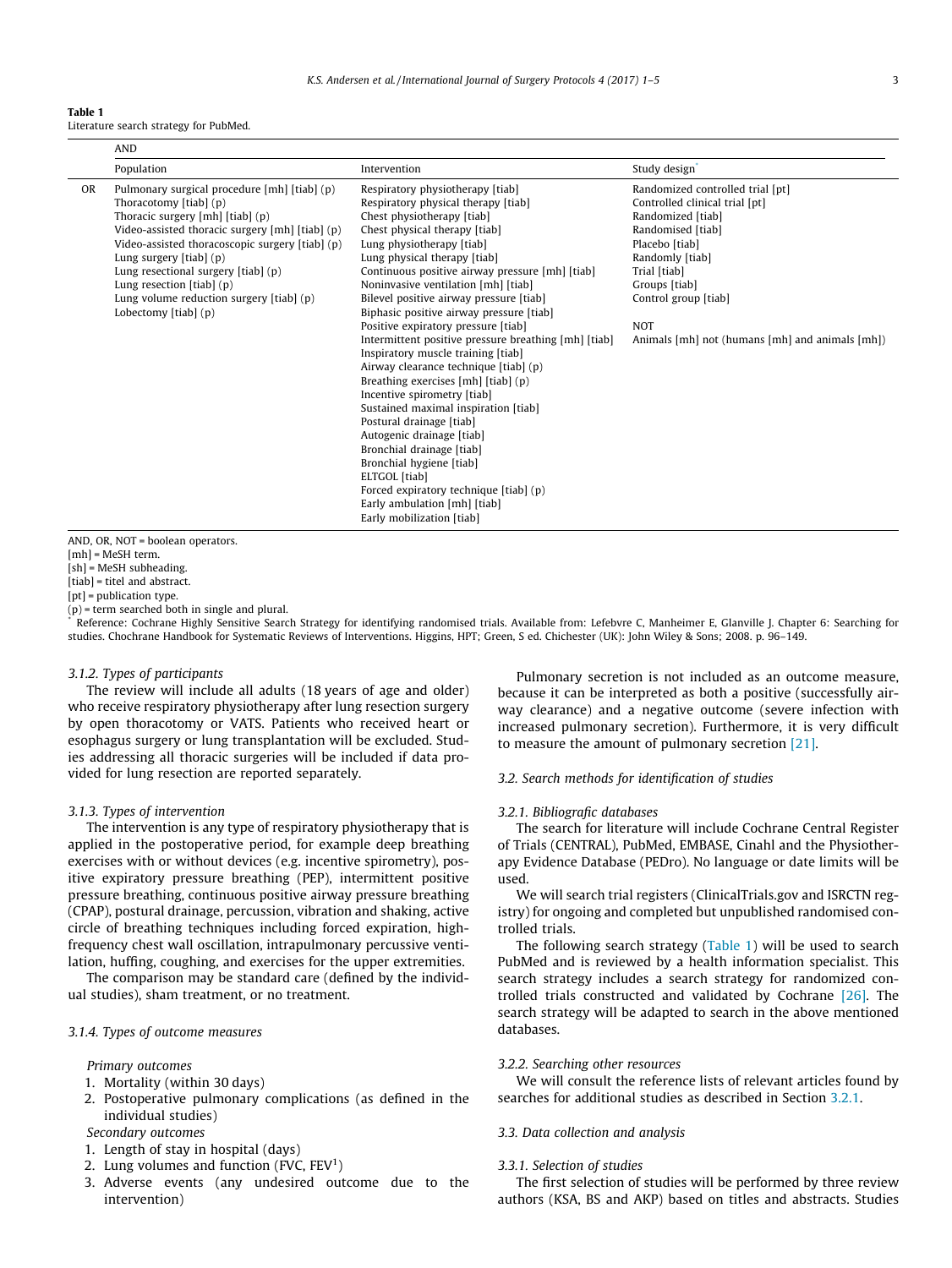considered potentially relevant by any of the authors are read independently in full text in order to determine the eligibility for this review. Disagreements between reviewers will be discussed and a majority vote used to make a final decision.

The reference management software Refworks is chosen for managing the records retrieved from searches of electronic databases.

#### 3.3.2. Data extraction and management

Three review authors will independently extract data using a standard data collection form and will resolve any disagreements by discussion and consensus. As recommended by the Cochrane Handbook for Systematic Reviews of Interventions the standard data collection form will include the following information [\[27\]:](#page-4-0)

- 1) Methodological details (including design, method of randomisation, total number of withdrawals, and dropouts).
- 2) Description of participants (total sample, age, gender, type of surgery, country, setting, trial inclusion, and exclusion criteria)
- 3) Description of intervention (details of respiratory physiotherapy and comparison, including type, frequency, intensity, and timing)
- 4) Description of outcomes (including type of measurements, baseline measures, and time of follow-up)

Before the beginning of this process the standard data collection form will be tested by the participating authors to ensure comparability of the extracted data. Articles in a language other than English will be examined along with an interpreter. The lead author (KSA) will enter the data into RevMan. Multiple reports of the same study will be collated and considered as one study.

#### 3.3.3.Assessment of risk of bias in included studies

The Cochrane tool for risk of bias (RoB) will be used and the following domains will be considered:

- 1) Random sequence generation
- 2) Allocation concealment
- 3) Blinding of participants and personnel
- 4) Blinding of outcome assessment
- 5) Incomplete outcome data
- 6) Selective reporting
- 7) Other bias

The study will be classified as low risk of bias if all these domains are considered adequate. The study will be classified as high risk of bias if one or more of these domains are inadequate and plausible biases seriously weakens confidence in the results. If one or more of these domains are considered unclear and plausible biases raise some doubt about the results the study will be evaluated as unclear risk of bias [\[28\]](#page-4-0).

# 3.3.4. Measures of treatment effect

In case of dichotomous outcomes the treatment effect will be measured as risk ratios (RR) using 95% confidence intervals (CIs). Continuous outcomes will be measured as mean differences (MDs) with 95% CIs or as standardized mean differences (SMDs) if different methods of measurements are used in the studies.

#### 3.3.5. Unit of analysis issues

Studies with multiple intervention groups will be included in the meta-analysis by treating each intervention group as a separate study and by dividing the control group out on each of the intervention groups.

#### 3.3.6. Dealing with missing data

We will contact trial authors in order to request additional information and obtain missing data. Assumptions will be made on whether missing data in the included studies are random and whether the authors have dealt with missing data appropriately. Sensitivity analysis will be performed to assess how sensitive results are to changes. The potential impact of missing data on the results will be addressed in the discussion section of the review [\[29\]](#page-4-0).

## 3.3.7. Assessment of heterogeneity

The data will be assessed in aspects of clinical, methodological and statistical heterogeneity. Clinical heterogeneity will be evaluated by the degree of differences of intervention or patient characteristics. Methodological heterogeneity will be evaluated by the variation in risk of bias.

The Quantity of statistical heterogeneity will be evaluated by  $I^2$ statistic with the thresholds:

- 0%–40%: might not be important
- 30%–60%: may represent moderate heterogeneity
- 50%–90%: may represent substantial heterogeneity
- 75%–100%: considerable heterogeneity

#### 3.3.8. Assessment of reporting biases

Funnel plot will be used to assess potential reporting bias if the number of studies is sufficient (>10 studies). Furthermore, the Clinical Trial Register at the International Clinical Trials Registry Platform of the World Health Organization will be screened for published studies. If available, the trial protocol will be compared to the published report in order to evaluate outcome reporting bias in the individual study.

## 3.3.9. Data synthesis

The software RevMan 5.3 will be used to combine the results in a meta-analysis if considered possible. The fixed-effect model will be used if data are considered homogeneous. Presumably, we will use the random-effects model to summarize the results due to expected clinical and methodological heterogeneity or if the  $I<sup>2</sup>$ statistic is >50%. If meta-analyses are not undertaken, a narrative synthesis of the available data will be provided in text and tables to summarize characteristics and findings of the included studies. The narrative synthesis will consider the questions: What is the direction of the effect? What is the size of the effect? Is the effect consistent across studies? What is the strength of evidence for the effect?

- 3.3.10. Subgroup analysis and investigation of heterogeneity The plan is to conduct the following subgroup analyses:
- 1. Techniques (breathing exercises with or without devise, positive pressure breathing exercises, osteopathic, or other manual techniques)
- 2. Low versus high risk population

## 3.3.11. Sensitivity analysis

If sufficient data, sensitivity analyses will be carried out on the following:

- 1. Study quality (high risk of bias versus low risk of bias)
- 2. Missing data (observed and imputed data versus observed data only)
- 3. Study size (stratified by sample size)
- 4. Allocation concealment (high risk of bias versus low risk of bias)
- 5. Assessor blinding (high risk of bias versus low risk of bias)